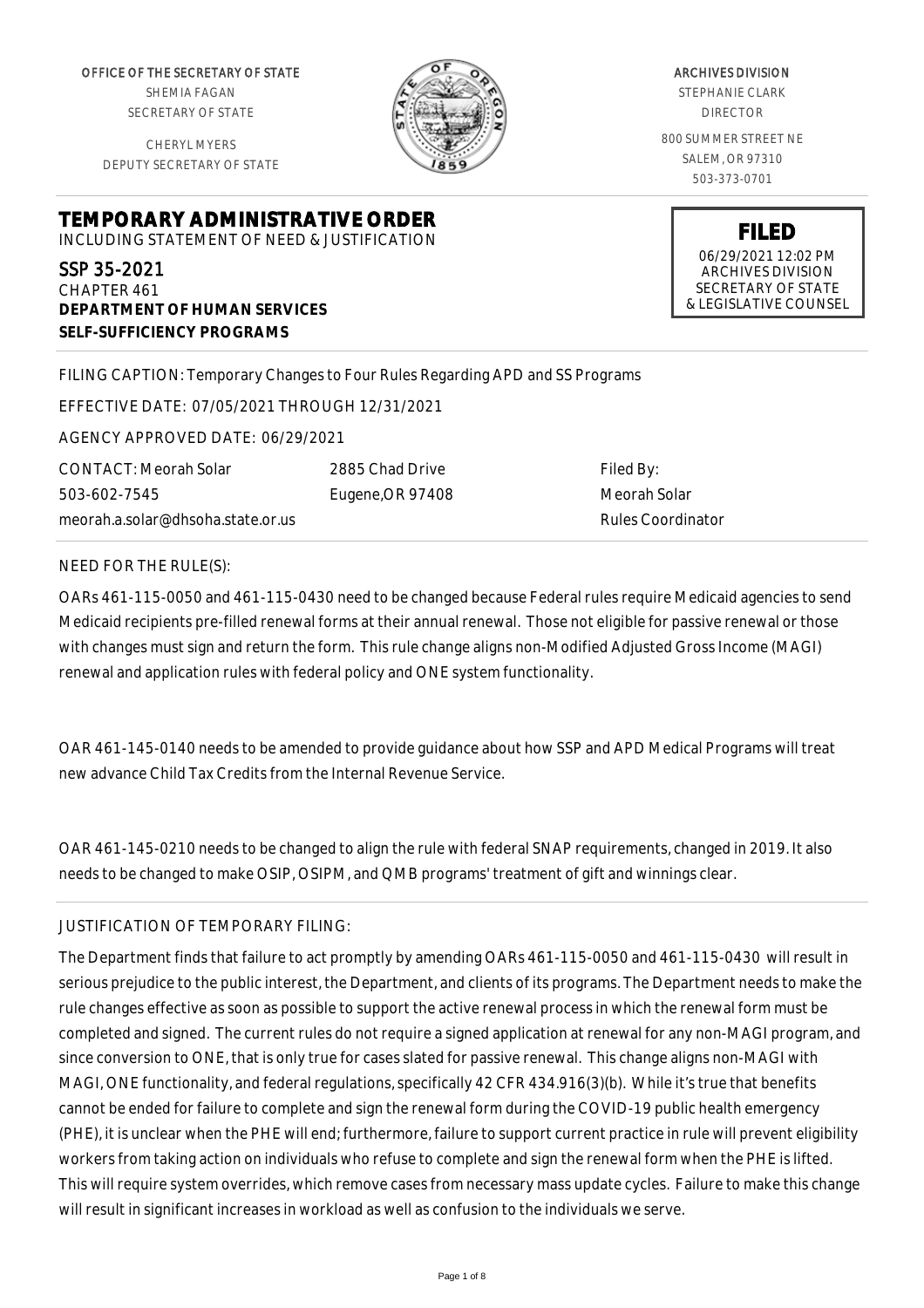The Department finds that failure to act promptly by amending OAR 461-145-0140 will result in serious prejudice to the public interest, the Department, and clients of its programs. The Department needs to proceed by temporary rule due to immediate necessity to ensure proper treatment of the advance Child Tax Credits, which the Internal Revenue Service has stated will be disbursed as early as July 2021. Failure to act immediately would delay aligning Oregon's income rules and providing clear income treatment guidance. This rule amendment will implement a 12 month exclusion of the advance Child Tax Credit payments from the assets of those receiving and applying for SSP and APD Medical Programs. If these revisions are not made, the benefit determinations for many households may be incorrect, and there may be confusion for the public and ODHS staff, partners, and regulatory agencies regarding the treatment of this income.

The Department finds that failure to act promptly by amending OAR 461-145-0210 will result in serious prejudice to the public interest, the Department, and individual who apply for or receive benefits from its programs. The Department needs to proceed by temporary rule due to immediate necessity to ensure proper handling of SNAP benefits when individuals win a disqualifying amount of money from a contest, game of chance, or similar event. Federal regulations regarding how winnings are treated for the SNAP program were changed in June 2019 and this rule was not properly identified at that time for amending. This rule is out of alignment with federal requirements, and the amendments will align Oregon's rules with the federal law. If these revisions are not made, households who have winnings over the allowable amount may receive more SNAP than entitled and be asked to repay the excess benefits.

## DOCUMENTS RELIED UPON, AND WHERE THEY ARE AVAILABLE:

USDA Memo- Final Rule: Implementation Memo for Lottery and Gambling Winners, available here: https://www.fns.usda.gov/snap/final-rule-implementation-memo-lottery-and-gambling-winners

USDA Memo- FDPIR, TEFAP, and CSFP Income Exclusions under the American Rescue Plan Act of 2021, available here: https://www.fns.usda.gov/usda-foods/fdpir-tefap-and-csfp-income-exclusions-under-ARPA-2021

American Rescue Plan Act of 2021 (PL 117-2), available here: https://www.fns.usda.gov/pl-117-2

RULES: 461-115-0050, 461-115-0430, 461-145-0140, 461-145-0210

## AMEND: 461-115-0050

RULE SUMMARY: OAR 461-115-0050 about When an Application Must Be Filed, is being amended to de-gender and person-center language; as well as to align the rule provisions regarding when an application must be filed for OSIP, OSIPM, and QMB programs with the ONE system.

 $CHANGESTORUIF$ 

461-115-0050 When an Application Must Be Filed ¶

# Retroactively effective July 6, 2020:¶

(1) An individual must file an application, or may amend a completed application, as a prerequisite to receiving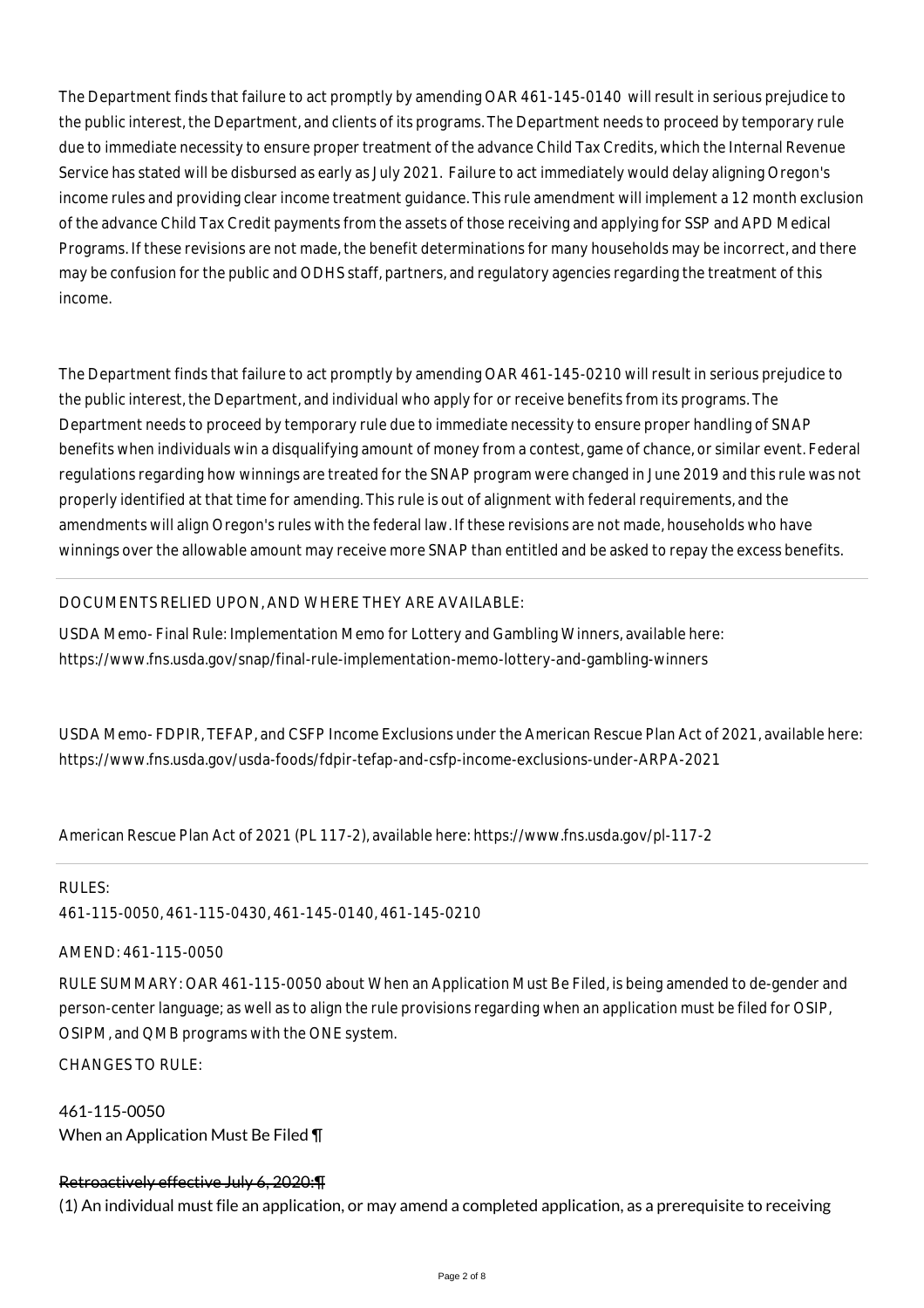benefits as follows:¶

(a) An individual may apply for the GA program by completing an application for the OSIPM program.¶

(b) An individual may apply for the TA-DVS program as provided in OAR 461-135-1200.¶

(c) In all programs except the TA-DVS program:¶

(A) Except as provided otherwise in this rule, to apply for program benefits, an individual must submit a complete application on a form approved by the Department.¶

(B) An application is complete if all of the following requirements are met:¶

(i) All information necessary to determine eligibility (see OAR 461-001-0000) and benefit amount is provided on the application for each individual in the filing group (see OAR 461-110-0310).¶

(ii) The applicant, even if an individual who is homeless, provides a valid mailing address. $\P$ 

(iii) The application is signed by the individual, the authorized representative (see OAR 461-115-0090) of the individual, or another individual applying for benefits on behalf of the individual, and received by the Department.¶

(I) An individual required but unable to sign the application may sign with a mark, witnessed by another individual.¶

(II) An individual submitting an electronic application (see OAR 461-001-0000) must submit the application with an electronic signature.¶

(2) A new application is not required in the following situations:¶

(a) In the GA program, when an individual is receiving OSIPM on the date of request (see OAR 461-115-0030) for GA.¶

(b) In the SNAP program, when a single application can be used both to determine an individual is ineligible in the month of application and to determine the individual is eligible the next month. This may be done when--¶ (A) Anticipated changes make the filing group (see OAR 461-110-0370) eligible the second month; or¶

(B) The filing group provides verification between 30 and 60 days following the filing date (see OAR 461-115- 0040), under OAR 461-180-0080.¶

(c) In all programs except the SNAP program, when a single application can be used both to determine an individual is ineligible on the filing date (see OAR 461-115-0040) or the date of request (see OAR 461-115-0030) as applicable to the term used by the program, and to determine the individual is eligible when anticipated changes make the filing group eligible within 30 days from the filing date or 45 days from the date of request (as applicable to the term used by the program).¶

(d) When the case is closed and reopened during the same calendar month.¶

(e) When benefits were suspended for one month because of the level of income, and the case is reopened the month following the month of suspension.¶

(f) When reinstating medical benefits for a pregnant womanindividual covered by OAR 461-135-0950, notwithstanding subsection (g) of this section.¶

(g) In the ERDC program, when a case closed during the certification period (see OAR 461-001-0000) and the individual reports a change in circumstances prior to the end of the month following the closure and the reported change will make the individual eligible.¶

(h) In the OSIP, OSIPM and QMB programs,  $\mathbf{w}\mathbf{I}$ 

(A) When a new application is not required under section (2) or (4) of OAR 410-200-0110, except subsection (4)(b), including provisions that specify they are for "HSD Medical" programs.¶

(B) When the medical benefits of an individual are suspended because the individual lives in a public institution (see OAR 461-135-0950), if the Department is notified within 10 calendar days of the release.¶

(i) In the REF, TA-DVS, and TANF programs, when a single application can be used both to determine an individual is ineligible in the month of application and to determine the individual is eligible the next month. This may be done when -¶

(A) Anticipated changes make the filing group (see OAR 461-110-0330 and OAR 461-110-0430) eligible in the following month; or ¶

(B) Amending a current application if the information is sufficient to determine eligibility; otherwise a new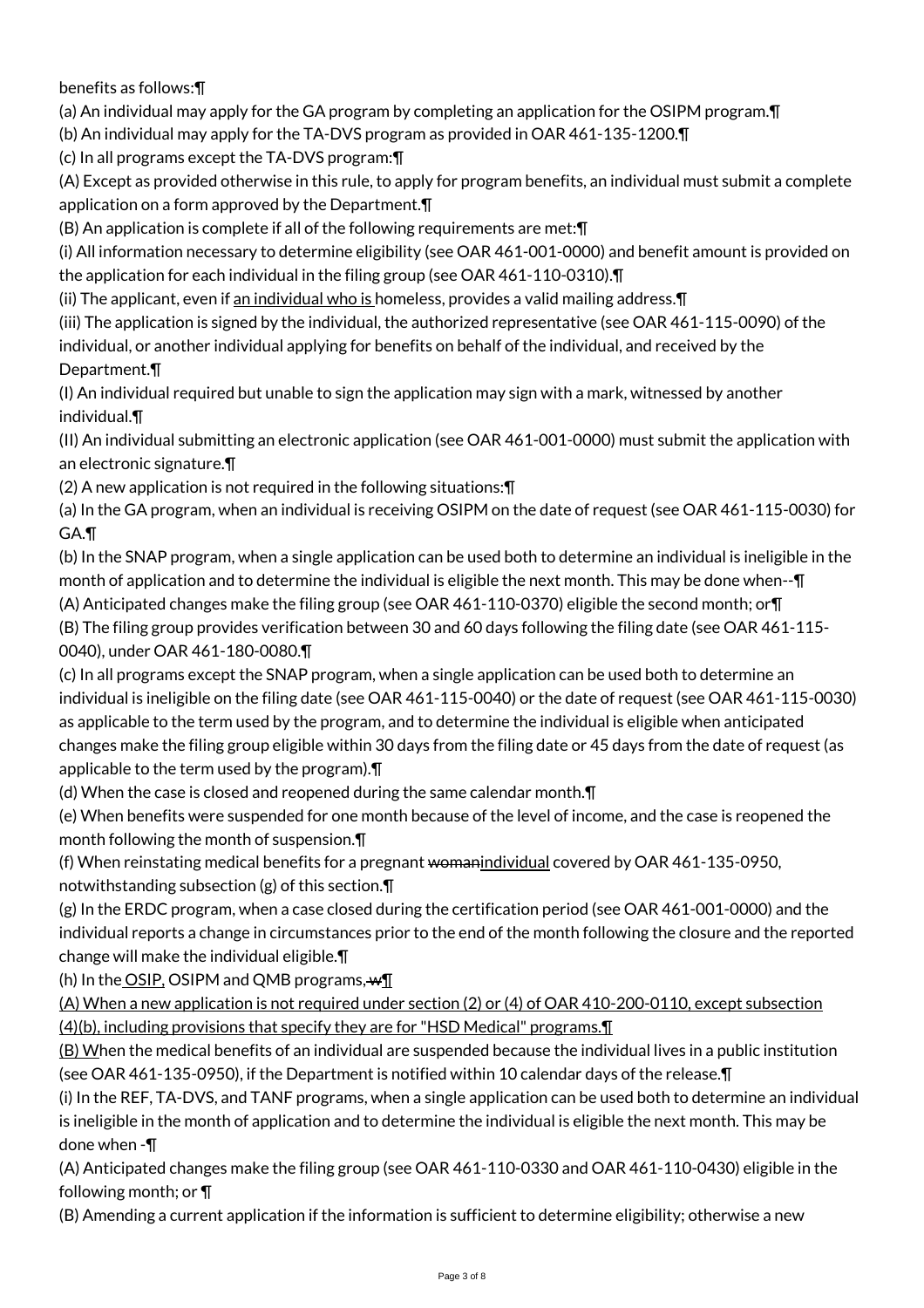application is required.¶

(3) When an individual establishes a new date of request prior to the end of the month following the month of case closure, unless the Department determines a new application is required, a new application is not required in the following situations:¶

(a) In the OSIPM program, when the individual's case closed due to failure to make a liability payment required under OAR 461-160-0610.¶

(b) In the OSIPM-EPD program, when the individual's case closed due to failure to make a participant fee payment required under OAR 461-160-0800.¶

(4) A new application is required to add a newborn child (see OAR 461-001-0000) to a benefit group (see OAR 461-110-0750) according to the following requirements:¶

(a) In the ERDC and SNAP programs, an application is not required to add the child to the benefit group.¶ (b) In the OSIPM, QMB, and REFM programs, an additional application is not required to add an assumed eligible newborn (see OAR 461-135-0010) to a benefit group currently receiving Department medical program benefits.¶ (c) In the TANF program:¶

(A) A new application is not required if the child is listed on the application as "unborn" and there is sufficient information about the child to establish its eligibility.¶

(B) A new application is required if the child is not included on the application as "unborn."¶

(d) In all programs other than ERDC, QMB, REF, REFM, SNAP, and TANF, an application is required.¶

(5) A new application is required to add an individual, other than a newborn child, to a benefit group according to the following requirements:¶

(a) In the ERDC, QMB, OSIP, OSIPM, and SNAP programs, a new application is not required.¶

(b) In the REF, REFM, and TANF programs, an individual may be added by amending a current application if the information is sufficient to determine eligibility; otherwise a new application is required.¶

(6) An individual whose TANF grant is closing may request ERDC orally or in writing.¶

- (7) Except for an applicant for the OSIPM, QMB, or SNAP program, an individual may change between programs
- administered by the Department using the current application if the following conditions are met:¶

(a) The individual makes an oral or written request for the change.¶

(b) The Department has sufficient evidence to determine eligibility and benefit level for the new program without a new application.¶

(c) The program change can be effected while the individual is eligible for the first program.¶

(8) In the OSIP, OSIPM, and QMB programs, a new application is not required to redetermine eligibility if one of the following conditions are met:¶

(a) The individual is currently receiving benefits from one of these programs and the Department has sufficient evidence to redetermine eligibility for the same program or determine eligibility for the new program without a new application or by amending the current application.¶

(b) The individual was receiving benefits from one of these programs but was terminated for failure to provide requested information during a periodic redetermination (see OAR 461-115-0430), if the requested information is received within 90 days of termination.

Statutory/Other Authority: ORS 329A.500, 409.050, 411.060, 411.070, 411.404, 411.706, 411.816, 412.014, 412.049, 413.085, 414.025, 414.685

Statutes/Other Implemented: ORS 329A.500, 409.010, 411.060, 411.070, 411.117, 411.404, 411.447, 411.704, 411.706, 411.816, 412.014, 412.049, 414.025, 414.041, 414.231, 414.685, 414.839, CFR 435.916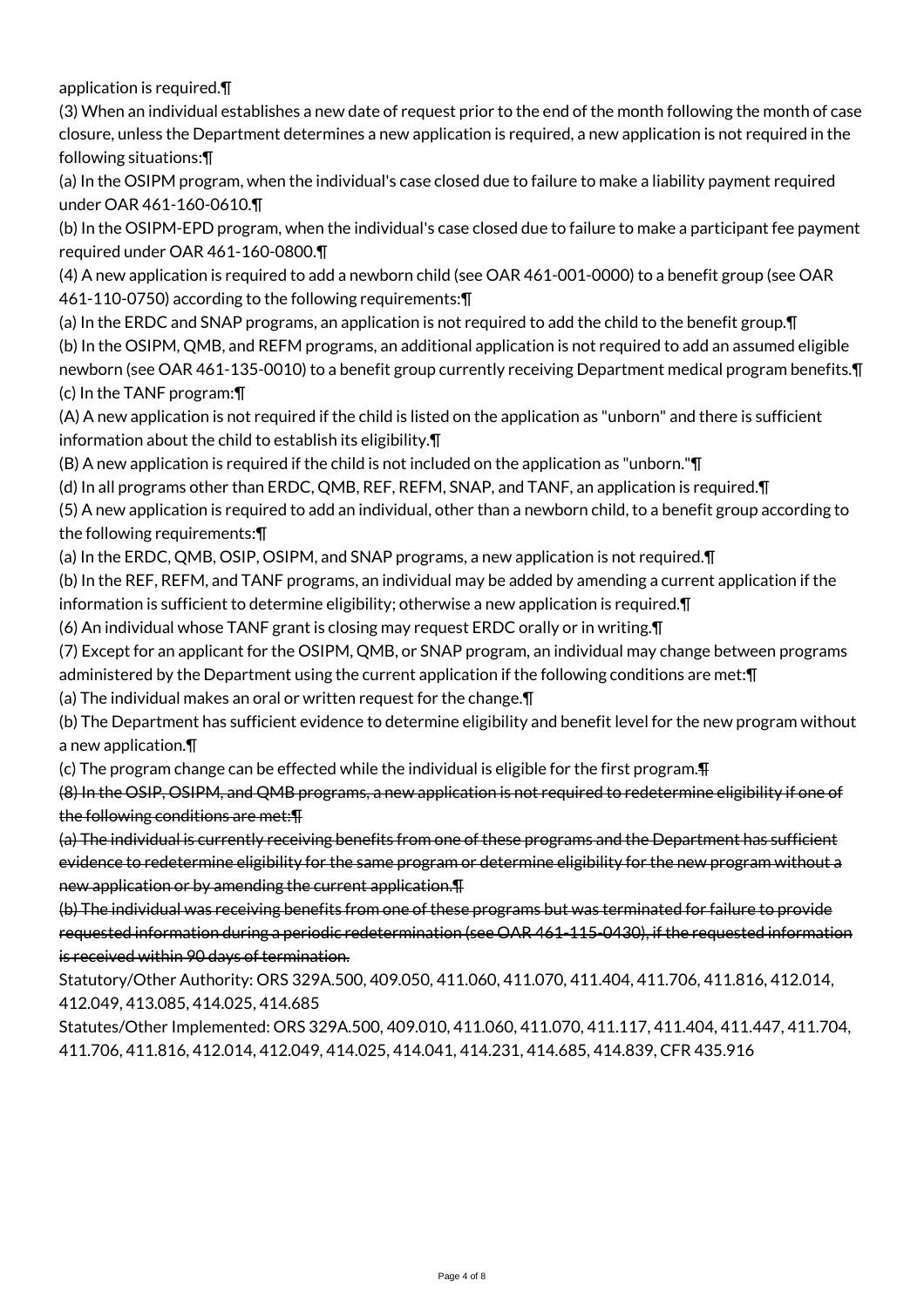### AMEND: 461-115-0430

RULE SUMMARY: OAR 461-115-0430 about Periodic Redeterminations; Not EA, ERDC, SNAP, or TA-DVS, is being amended to make the rule title more inclusive of language used for medical programs, to shift language towards being person-centered, and to update and align provisions regarding OSIP, OSIPM, and QMB medical program periodic redetermination or renewal with many other medical programs and the ONE system.

CHANGES TO RULE:

#### 461-115-0430

Periodic Redeterminations or Renewal; Not EA, ERDC, SNAP, or TA-DVS ¶

The Department periodically redetermines theviews eligibility (see OAR 461-001-0000) of elients forindividuals receiving benefits and assigns a redetermination or renewal date by which the next determinationreview of eligibility is required. The Department selects the redetermination or renewal date based on the clientindividual's circumstances and according to the following requirements:¶

(1) In the GA program, the Department redetermines eligibility at least once every 12 months.¶

(2) In the OSIP and OSIPM, OSIPM, and QMB programs, the Department determine reviews eligibility at least once every 12 months for clients who are not eligible for SSI. No redetermination is required for clients who are eligible for SSI.¶

(3) In the QMB program, the Department determines eligibility at least once every 12 months for clients who are not eligible for SSI. For QMB recipients who are also eligible for OSIPM, a redetermination for QMB is completed with the redetermination of OSIPM<sub>i</sub>n accordance with OAR 410-200-0110. The redetermination or renewal provisions for "HSD Medical" programs in OAR 410-200-0110 are also the provisions for OSIP, OSIPM, and QMB programs.¶

(43) The REF and REFM programs are time limited programs; therefore, no periodic redeterminations are made.¶ (54) In the SFPSS program, the Department redetermines eligibility at least once every 12 months. The

Department redetermines program eligibility by redetermining eligibility for the TANF program.¶

(65) In the TANF program, benefits will end the last day of the certification period (see OAR 461-001-0000). The Department redetermines eligibility according to the following schedule:¶

(a) At least once every six months for each of the following:¶

(A) ClientIndividuals not participating in an activity (see OAR 461-001-0025) of an open case plan (see OAR 461-001-0025).¶

(B) ClientIndividuals who are currently serving a JOBS disqualification.¶

(b) At least once every 12 months for all other elientindividuals.

Statutory/Other Authority: ORS 411.060, 411.070, 411.404, 411.704, 411.706, 412.014, 412.049, 413.085, 414.685, 414.826, 414.839, 409.050

Statutes/Other Implemented: ORS 411.060, 411.070, 411.404, 411.704, 411.706, 412.014, 412.049, 413.085, 414.685, 414.826, 414.839, 409.010, 42 CFR 435.916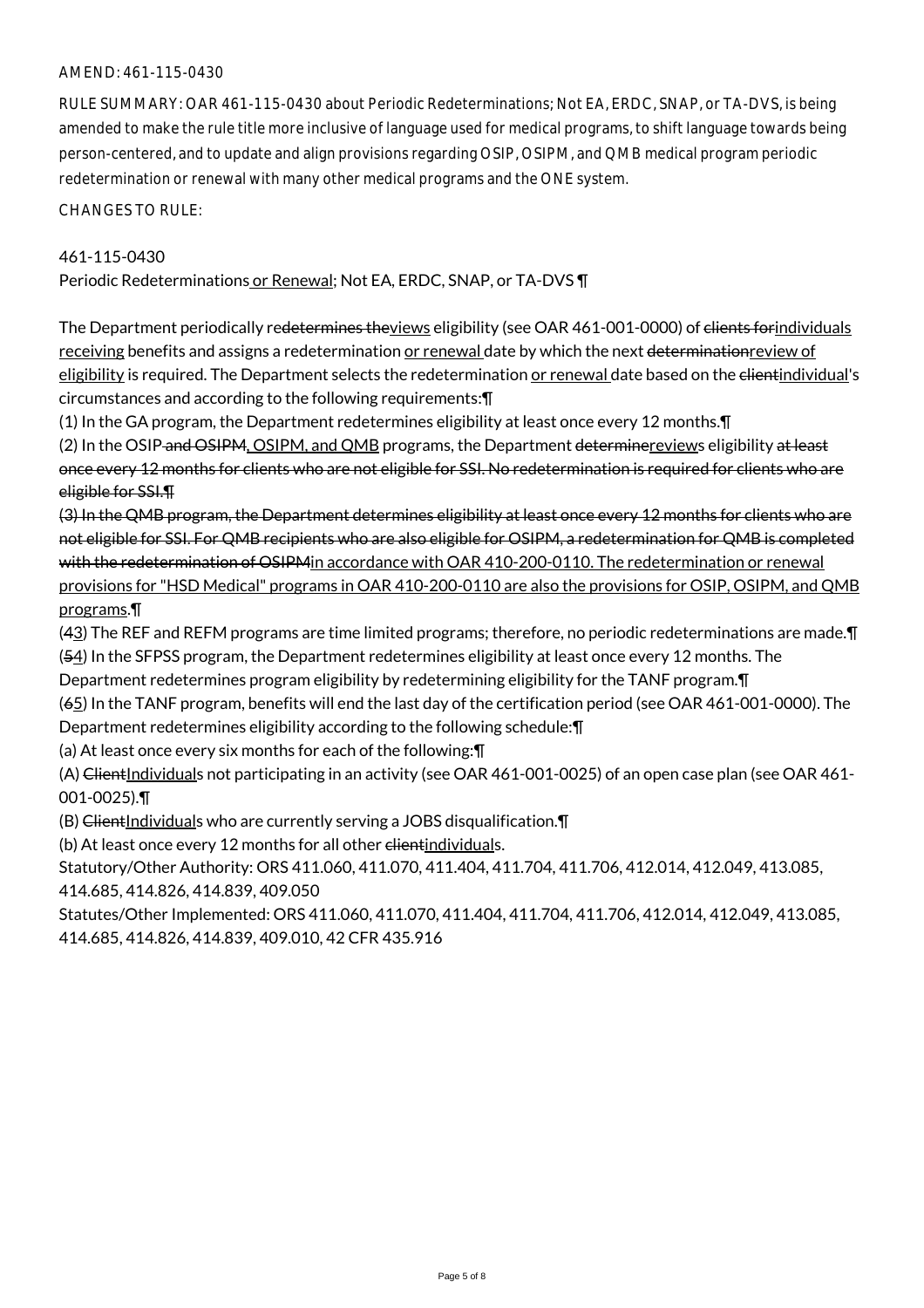## AMEND: 461-145-0140

RULE SUMMARY: OAR 461-145-0140 about Earned Income Tax Credit (EITC) is being amended to change the title to Earned Income Tax Credit (EITC) and Child Tax Credit; to include provisions regarding how Self-Sufficiency Programs and APD Medical Programs treat Child Tax Credits, including the advance Child Tax Credit payments; and to make language more accurate regarding how tax credits are claimed.

CHANGES TO RULE:

### 461-145-0140

Earned Income Tax Credit (EITC) and Child Tax Credit ¶

(1) There are federal and state earned income tax credit (EITC) programs for low-income families.¶

 $(4a)$  An EITC may be receivclaimed in one of two ways: $\P$ 

(aA) As one annual payment received at the time of the normal income tax returnst the time an income tax return is filed with the Internal Revenue Service (IRS).¶

(bB) As an advance in the employee's paycheck.¶

(2b) The EITC is excluded from assets (see OAR 461-001-0000) in the month of receipt and then for a maximum of 12 calendar full months starting with the month following the month of receipt of the refund or payment. All funds remaining after the 12-month period are counted as a resource.¶

(2) The Child Tax Credit is determined and administered by the IRS.¶

(a) A Child Tax Credit may be claimed in one of two ways:¶

(A) At the time an income tax return is filed with the IRS.¶

(B) As monthly advance Child Tax Credit payments from the IRS.¶

(b) The Child Tax Credit is excluded from assets in the month of receipt and then for a maximum of 12 calendar full months starting with the month following the month of receipt of the refund or payment. All funds remaining after the 12-month period are counted as a resource.

Statutory/Other Authority: ORS 329A.500, 409.050, 411.060, 411.404, 411.706, 411.816, 412.049, 413.085, 414.231, 414.685

Statutes/Other Implemented: ORS 329A.500, 4090.010, 411.060, 411.083, 411.404, 411.706, 411.816, 412.049, 414.231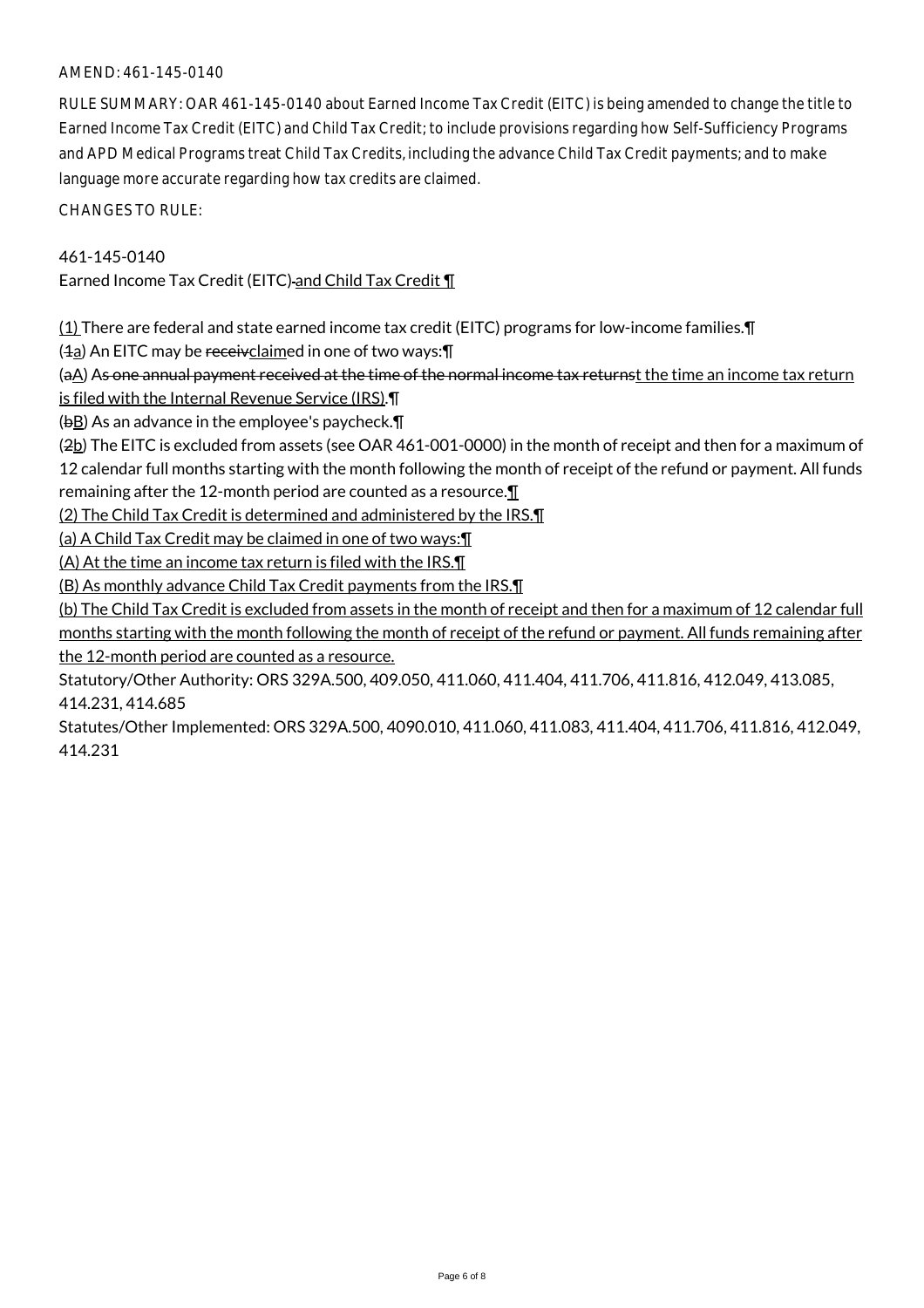## AMEND: 461-145-0210

RULE SUMMARY: OAR 461-145-0210 about Gifts and Winnings, is being amended to make language more precise; to make clear that gambling losses are not subtracted from winnings to determine countable winnings; and to create separate sections for how gifts and winnings are treated by OSIP, OSIPM, QMB, and SNAP programs. It is also being amended to align SNAP program requirements with Federal regulation changes regarding certain lottery and gambling winnings.

CHANGES TO RULE:

461-145-0210 Gifts and Winnings ¶

(1) For the purposes of this rule:¶

(a) "Gifts" are items given to or received by an individual on or for a special occasion, such as a holiday, birthday, graduation, or wedding. "Gifts" are not given or received on a regular basis.¶

(b) "Winnings" are prizes given to an individual in a contest, game of chance, or similar event. "Winnings" in the form of money may be distributed monthly, periodically (such as monthquarterly), or in a lump-sumsingle payment .¶

(2) In the ERDCall programs, gifts (see section (1) of this rule) and winningambling losses are not subtracted from gambling winnings (see section (1) of this rule) in determining the individual's countable (see OAR 461-001-0000) income.¶

(3) In the ERDC program, gifts (see section (1) of this rule) and winnings are excluded.¶

(34) In all programs except the ERDCthe OSIP, OSIPM, and QMB program ands, except as provided otherwise in sections  $(4)$  and  $(57)$  of this rule:  $\P$ 

(a) In-kind gifts and winnings are treated according to the rule applicable to the specific type of asset. In the OSIP, OSIPM, and QMB programs, except for, if an individual is offered a choice between an in-kind item and cash, the cash amount is considered unearned income, even if the individual chooses the in-kind item and regardless of the value, if any, of the in-kind item.¶

(b) GThe value of gifts and winnings in the form of money or credit card company gift cards are treated as periodic cash are treated as periodic income (see OARs 461-001-0000 and 461-140-0110) or lump-sum income (see OARs 461-140-011001-0000 and 461-140-0120). In the OSIP, OSIPM, and QMB programs, gambling losses are not subtracted from gambling winnings in determining the individual's countable (see OAR 461-001-0000) income.¶ (c) In all programs except the OSIP, OSIPM, and QMB programs, e¶

(c) The value of a gift card or certificate is considered income in the month it is received if the gift card or

certificate can be used to purchase food or shelter or can be resold. There is a rebuttable presumption that the gift card can be resold.¶

(d) Monetary gifts given for educational purposes are treated in accordance with OAR 461-145-0145.¶ (5) In the SNAP program, except as provided otherwise in section (7) of this rule,¶

(a) A filing group immediately loses SNAP benefit eligibility due to lottery or gambling winnings when provisions of section (1) of OAR 461-140-0262 are met.¶

(b) In-kind gifts and winnings are treated according to the rule applicable to the specific type of asset. I

(c) Gifts and winnings, except cash prizes from lottery or gambling subject to section (1) of OAR 461-140-0262, in the form of money or credit card company gift cards are treated as periodic or lump-sum income (see OAR 461- 140-0110 and 461-140-0120).¶

(d) Establishment-specific gift cards are excluded as incfrome and not considered a resourcessets (see OAR 461- 001-0000).¶

(d6) In theall programs except the ERDC, OSIP, OSIPM, QMB, and QMBSNAP programs, the value of a gift card or certificate is considered income in the month it is received if the gift card or certificate can be used to purchase food or shelter or can be resold. There is a rebuttable presumption that the and except as provided otherwise in section (7) of this rule:¶